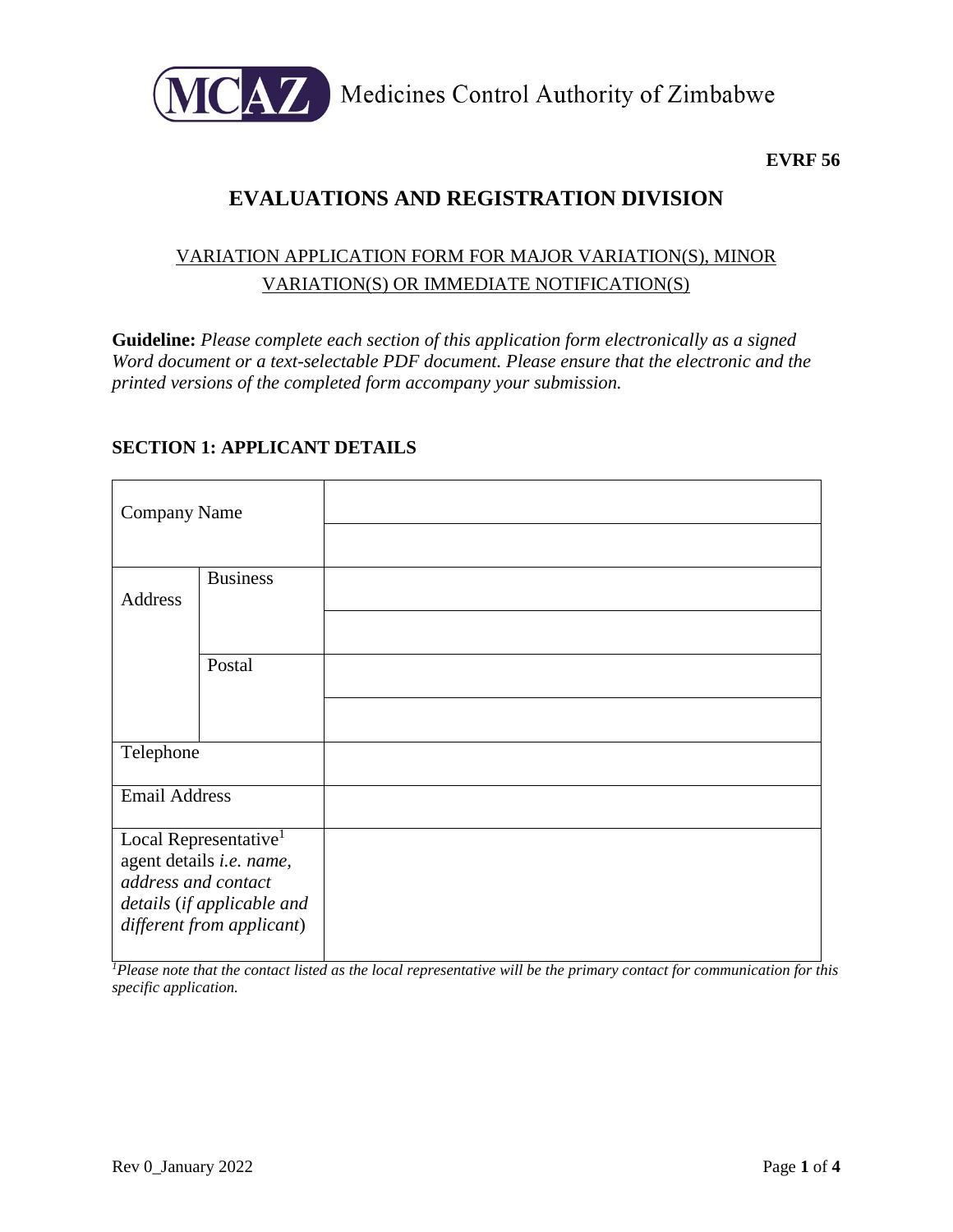#### **SECTION 2: PRODUCT (S) INFORMATION**

### 2.1 **Application Details**

#### **Variation type: (tick all applicable options)**



Single variation Grouped variations

2.3 **Complete the Relevant Product(S) Details for Product(S) Applied for** *(Add rows as necessary):*

| Generic name, strength and Trade name<br>pharmaceutical form | File<br>number |
|--------------------------------------------------------------|----------------|
|                                                              |                |
|                                                              |                |
|                                                              |                |
|                                                              |                |
|                                                              |                |
|                                                              |                |

#### 2.4 **Summary of Proposed Changes**

*For multiple variations (grouped variations), reproduce this section and provide separate summaries for each proposed variation.*

#### **2.4.1 Variation title and number:**

*E.g. Minor variation:* 

*Change in batch size of the finished product — up to and including a factor of ten (10) compared to the bio batch*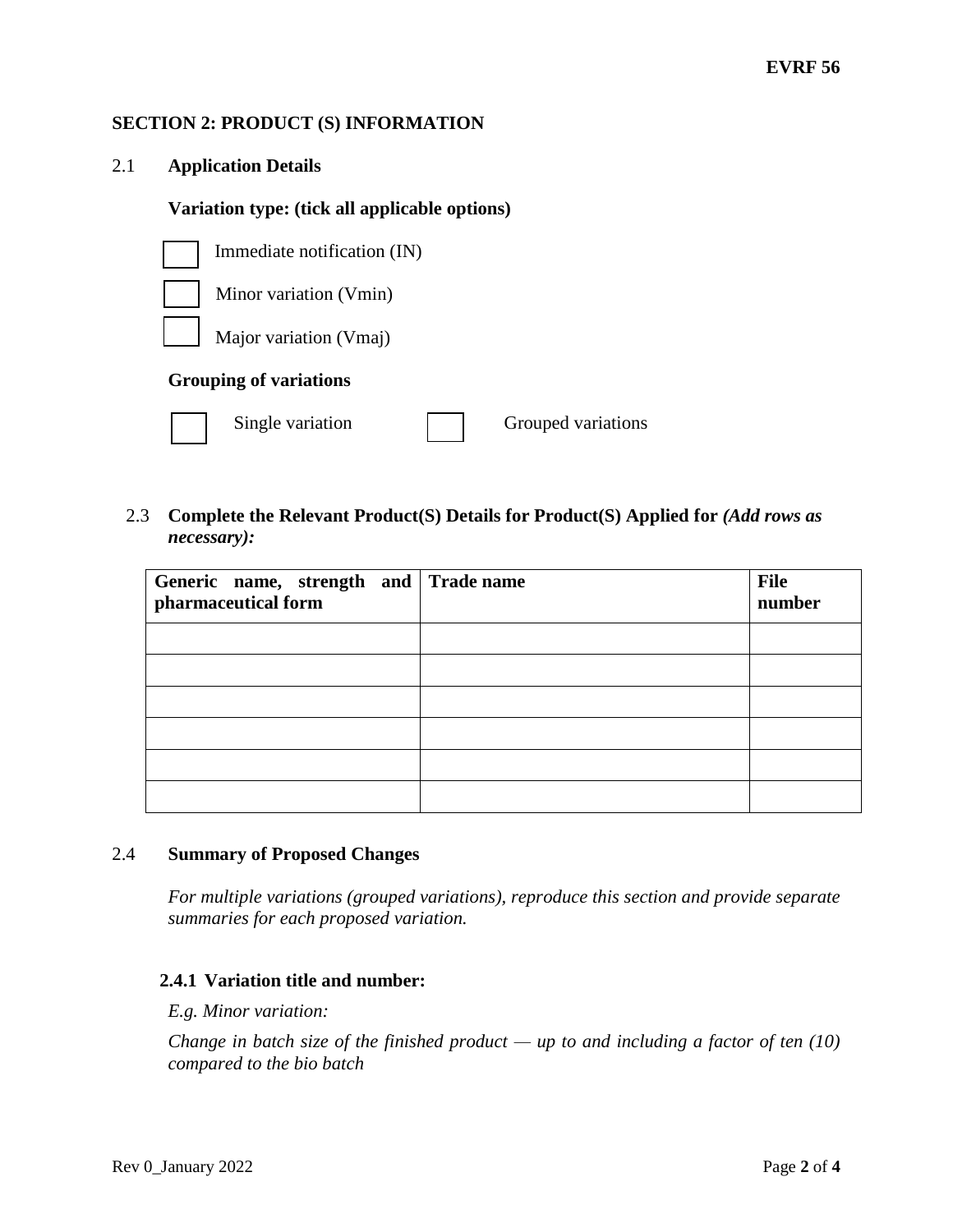| Pre-change<br>details | <b>Proposed Post-Change</b><br>details | <b>Justification</b> |
|-----------------------|----------------------------------------|----------------------|
|                       |                                        |                      |
|                       |                                        |                      |
|                       |                                        |                      |
|                       |                                        |                      |
|                       |                                        |                      |
|                       |                                        |                      |

# **2.4.2 Summary of current and proposed details:**

## **SECTION 3.0: DOCUMENTATION CHECKLIST**

The following documents have been submitted together with this application form:

| Note: All documents must be provided for this application to be valid                                                                                                                                                                                                                                                                                |           |  |  |
|------------------------------------------------------------------------------------------------------------------------------------------------------------------------------------------------------------------------------------------------------------------------------------------------------------------------------------------------------|-----------|--|--|
| Supporting documentation<br>All parts of the dossier that are affected by a variation have been resubmitted according to the<br>structure of the MC8 Form (Application for registration of a medicine) or CTD format as<br>stipulated for the change(s) in the MCAZ Guideline for Submitting Applications for Variations<br>to Registered Medicines. | Yes<br>No |  |  |
| Updated MC8 form<br>If applicable, for each amendment which alters any information on the MC8 form and CM1<br>form the revised, signed and dated form has been submitted                                                                                                                                                                             | Yes<br>Nο |  |  |
| Amendment fees<br>Applicable fees as per the fee schedule have been paid                                                                                                                                                                                                                                                                             | Yes       |  |  |